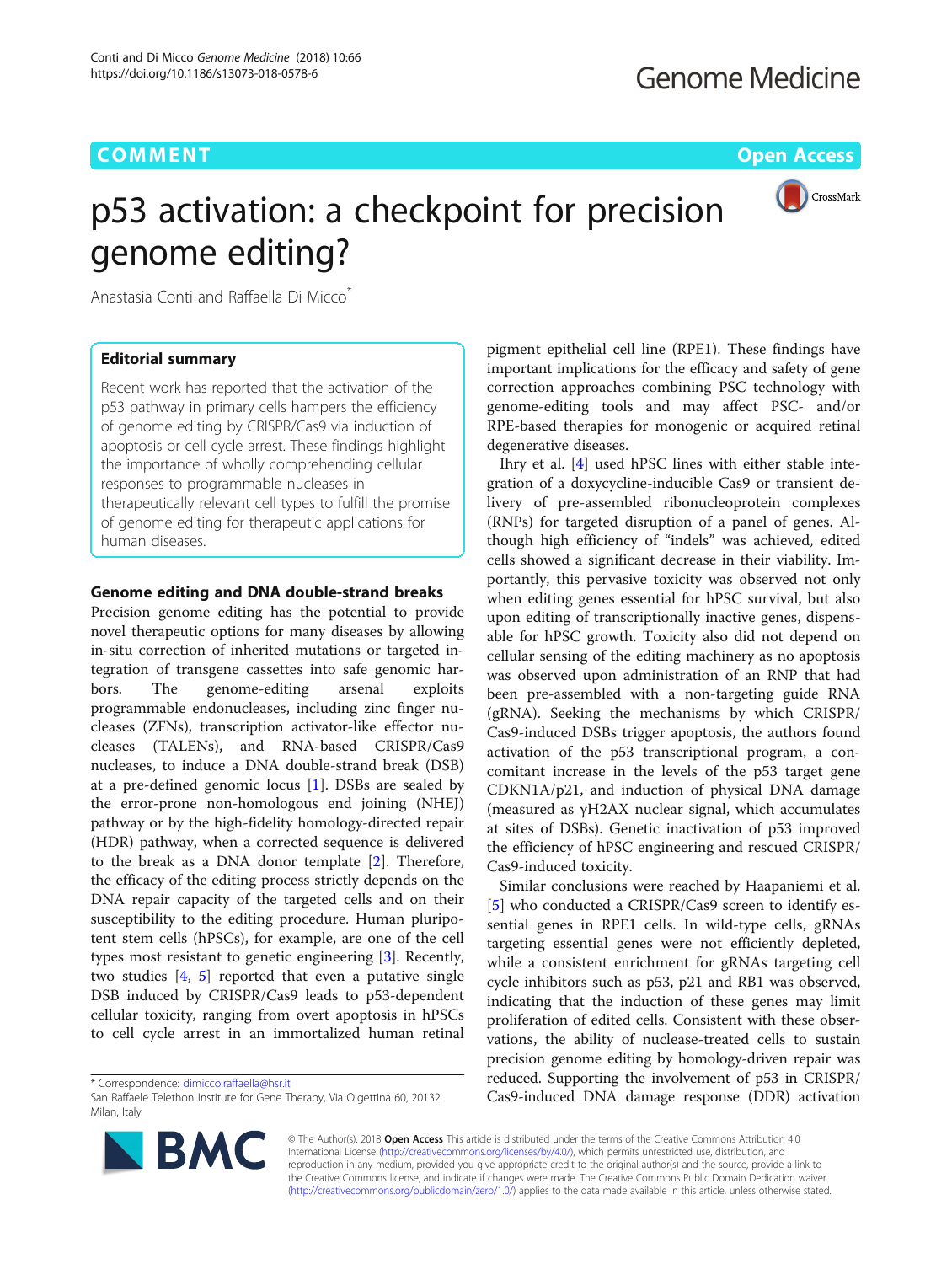and cell cycle arrest, the same screen performed in  $p53^{-/-}$ cells led to no enrichment of gRNAs against p21 and to efficient depletion of gRNAs targeting essential genes. The authors also described a modest but significant increase in the editing efficiency in p53-inactivated cells (Fig. 1).

# p53 activation in genome-editing strategies

The tumor suppressor p53 is the most potent cell cycle checkpoint that preserves genome stability by triggering



Fig. 1 CRISPR/Cas9-induced DSBs cause apoptosis or cell cycle arrest in a p53-dependent manner. Schematic representation of the possible outcomes of CRISPR/Cas9-induced genome editing in p53 wild-type (upper panel) or p53-inactivated (bottom panel) edited cells (human pluripotent stem cells (hPSCs)/human retinal pigment epithelial cells (RPE1)). In p53 wild-type cells, DNA double-strand breaks (DSBs) trigger the activation of the DNA damage response (DDR) pathway with consequent accumulation of p53 and the induction of its target gene p21. Most cells with DSBs undergo apoptosis or cell cycle arrest and only a small number of genecorrected cells are obtained. p53 genetic inactivation reduces DSBmediated apoptosis and cell cycle arrest and increases the number of gene-edited cells. No DSBs indicate unedited cells

cell cycle arrest, cellular senescence, and/or apoptosis in response to DNA-damaging insults [[6\]](#page-3-0). Therefore, it may not be surprising that cellular response to CRISPR/ Cas9 editing, which is reliant on DSBs, involves p53 pathway activation. Others have already reported that multiple DSBs induced by Cas9 can cause cell death in transformed cells [\[7](#page-3-0)], but what is striking about these recent studies is the claim that even a single DSB can induce massive cell death in hPSCs and can cause proliferative disadvantage in RPE1 cells to an extent that precludes HDR efficiency. Given the numerous examples of successful genome editing in p53 wild-type cells, one would have indeed anticipated that transient delivery of highly optimized reagents with no reported off-target cleavage would induce only a modest and transient p53 pathway activation, without any detectable impact on cell function. Although p53-mediated cell cycle arrest was observed in RPE1 cells, the exacerbated p53-mediated toxicity to even low levels of Cas9-induced DSBs reported by Ihry et al. [[4\]](#page-3-0) may be a unique feature of hPSCs, and more mechanistic studies are urgently needed to assess whether the reported findings represent a general phenomenon of stem cell response to nuclease-induced DSBs compared with the responses of more differentiated cell types. Because edited cells rely on endogenous pathways to repair DSBs, the observed toxicity in hPSCs may reflect reduced expression levels or delayed kinetics of DSB repair pathway activation that could in turn lead to prolonged engagement of the p53 pathway. Consistent with possible faulty repair in this cell type, recent work in murine embryonic stem cells (ESCs) revealed a high frequency of large deletions and complex chromosomal rearrangements due to the repair of DSBs induced by CRISPR/Cas9 [\[8](#page-3-0)].

In both studies, stable inactivation of p53 rescued cellular viability and efficiency of precision genome editing in the presence of a DNA donor template. While suppression of p53 may be a valuable approach to increase editing efficiency for basic research purposes, its constitutive inactivation may unleash the proliferation of edited cells, increase their mutational burden and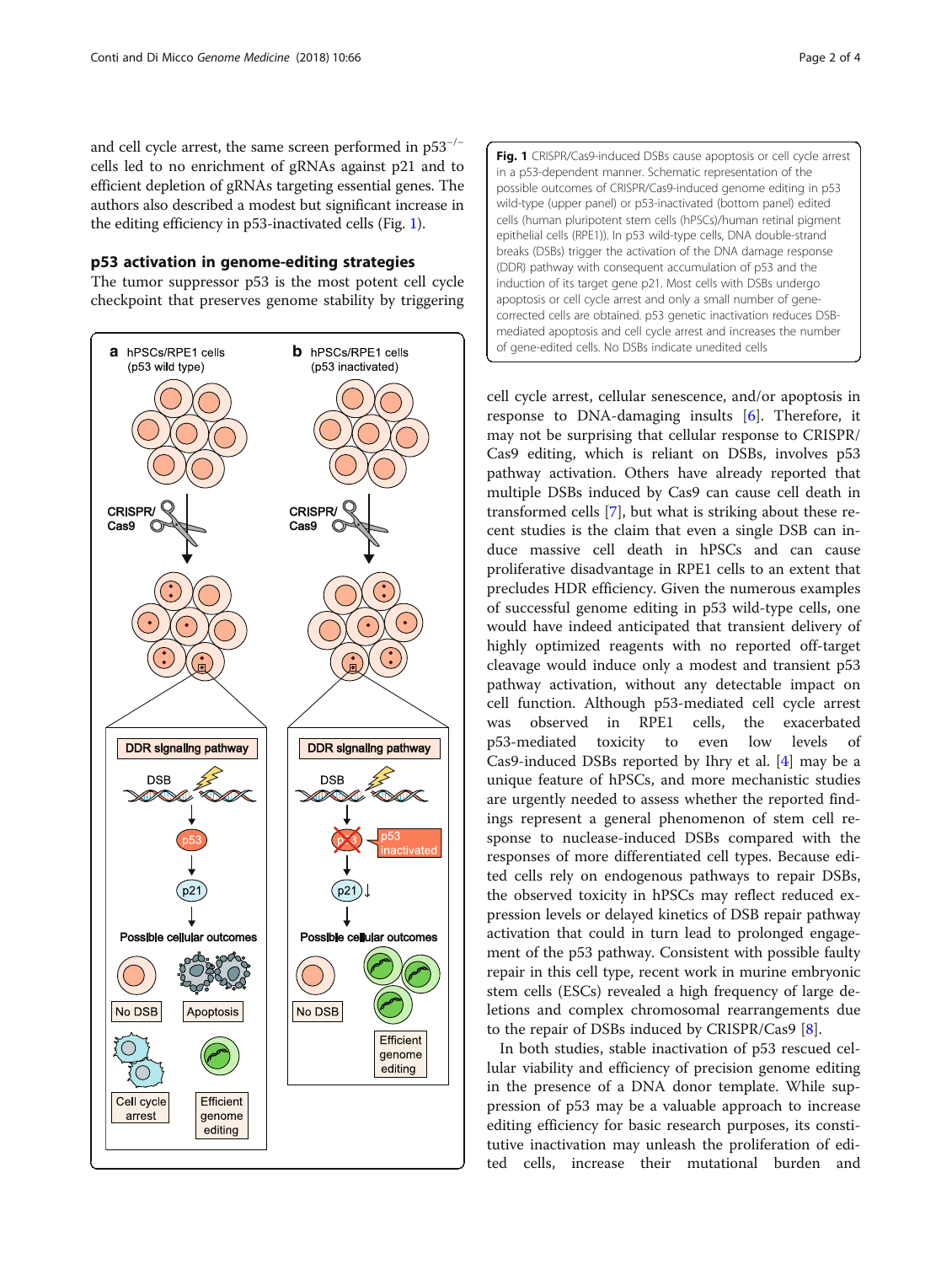chromosomal rearrangements, and pose a risk of potentially oncogenic events. Consequently, temporary p53 inhibition may represent a safer and more sensible strategy for efficient genome editing, while limiting any potential detrimental effect due to its permanent loss.

If PSCs are generally more sensitive to DSBs, one would predict that other genome-editing platforms acting through induction of DSBs, including ZFNs or TALENs, may elicit a similar biological response. To determine this, studies comparing and contrasting cellular responses to DSBs at the same genomic locus using different genome-editing platforms should be performed. The previously reported increased retention of Cas9 on DNA ends and the slower repair rates highlighted by mathematical modeling of Cas9-induced DSBs [\[9](#page-3-0)] could also contribute to amplifying the cellular response to even the few DSBs observed in PSCs.

# Implications for the future of therapeutic gene editing

No clinical trials have yet been conducted with genome-edited hPSCs or their differentiated progeny; moreover, concern that edited hPSCs may be selected for inactivating mutations of p53 or members of its pathway poses new challenges for the prospect of gene-corrected PSC-based cell replacement therapies. Evidence for the safety and long-term stability of edited cells via therapeutic use of T cells edited by ZFNs has been provided by a clinical trial with a follow-up period of almost a decade (ClinicalTrials.gov: NCT01044654). Similarly, autologous hematopoietic stem cells (HSCs) edited ex vivo by ZFN technology have entered phase I clinical trials for patients with transfusion-dependent beta-thalassemia and patients infected with HIV (ClinicalTrials.gov: NCT03432364 and NCT02500849, respectively); other HSC-based CRISPR/ Cas9 clinical trials for immune-hematological deficiencies are soon to be launched.

Although stringent evaluation of the p53-dependent DDR to nuclease-induced DSBs in these clinically relevant stem cell sources has yet to be performed, the positive results of the clinical trials to date imply that the response in HSCs may be more contained than that observed in PSCs. The likely different sensitivity to nuclease-induced DSBs in these two stem cell types may be explained by increased DSB repair proficiency in HSCs versus PSCs, as well as by different cell cycle kinetics, given that long-term repopulating HSCs are mainly dormant while PSCs are actively cycling and may face a higher DSB burden due to increased DNA replication stress. Strategies aimed at selectively increasing the activity of HDR-mediated repair factors over NHEJ are emerging as powerful tools to improve genome-editing efficiency in difficult-to-edit cell types. These approaches may particularly benefit PSCs by reducing exposure time

of edited cells to unrepaired DNA lesions, preventing induction of the p53 pathway and thus preserving PSC viability. However, careful evaluation of the risks associated with modulation of DNA repair pathways should be performed, given that even a transitory window of defective DSB repair concomitant with suboptimal culture conditions may contribute to increased PSC genomic instability.

These new findings have had a far-reaching impact not only within the scientific community, but also raising public awareness of the potential adverse effects of genome editing, notably depreciating the market value of several biotechnology companies developing genome editing for clinical applications. Media coverage of this work has incidentally emphasized the possible tumorigenic risk associated with genome-editing procedures in a way that could jeopardize its therapeutic potential. However, these conclusions were likely misinterpreted extrapolations from the two studies, as the authors describe induction rather than loss of p53 upon nuclease-induced DSBs and neither study showed evidence supporting causality between CRISPR/Cas9 editing and selection of p53-inactivating mutations.

It remains to be investigated whether emerging non-DSB-inducing genome-editing technologies, such as Cas9-derived base-editing (BE) platforms that provide precise editing at a single base-pair resolution without DNA cleavage [\[10](#page-3-0)], similarly trigger a p53-mediated cellular response. BE platforms have not yet passed preclinical safety for therapeutic application tests. However, if proven less harmful, BE platforms may represent a viable alternative to DSB-inducing nucleases for basic research and screening approaches. More generally, these studies encourage investigation of unintended consequences of genome-editing procedures and risk/benefit assessments for each type of target cell and given disease. These findings also further emphasize that a thorough mechanistic understanding of cellular functions is needed to ensure the progress and success of genome-editing-based therapies.

#### Abbreviations

BE: Base editing; Cas9: CRISPR-associated protein 9; CRISPR: Clustered regularly interspaced short palindromic repeats; DDR: DNA damage response; DSB: double-strand break; ESC: Embryonic stem cells; gRNA: Guide RNA; HDR: Homology-directed repair; hPSC: Human pluripotent stem cell; HSC: Hematopoietic stem cell; NHEJ: Non-homologous end joining; RNP: Ribonucleoprotein complex; RPE1: human retinal pigment epithelial cells; TALEN: transcription activator-like effector nucleases; ZFN: Zinc finger nuclease

#### Funding

Work in the laboratory of RDM is supported by Telethon (TIGET grant E5 2016) and a Pilot and Seed Grant from the San Raffaele Hospital. AC is supported by a FIRC postdoctoral fellowship from the Italian Association for Cancer Research (AIRC).

#### Authors' contributions

RDM conceived the idea. AC and RDM jointly wrote the article and approved the final manuscript.